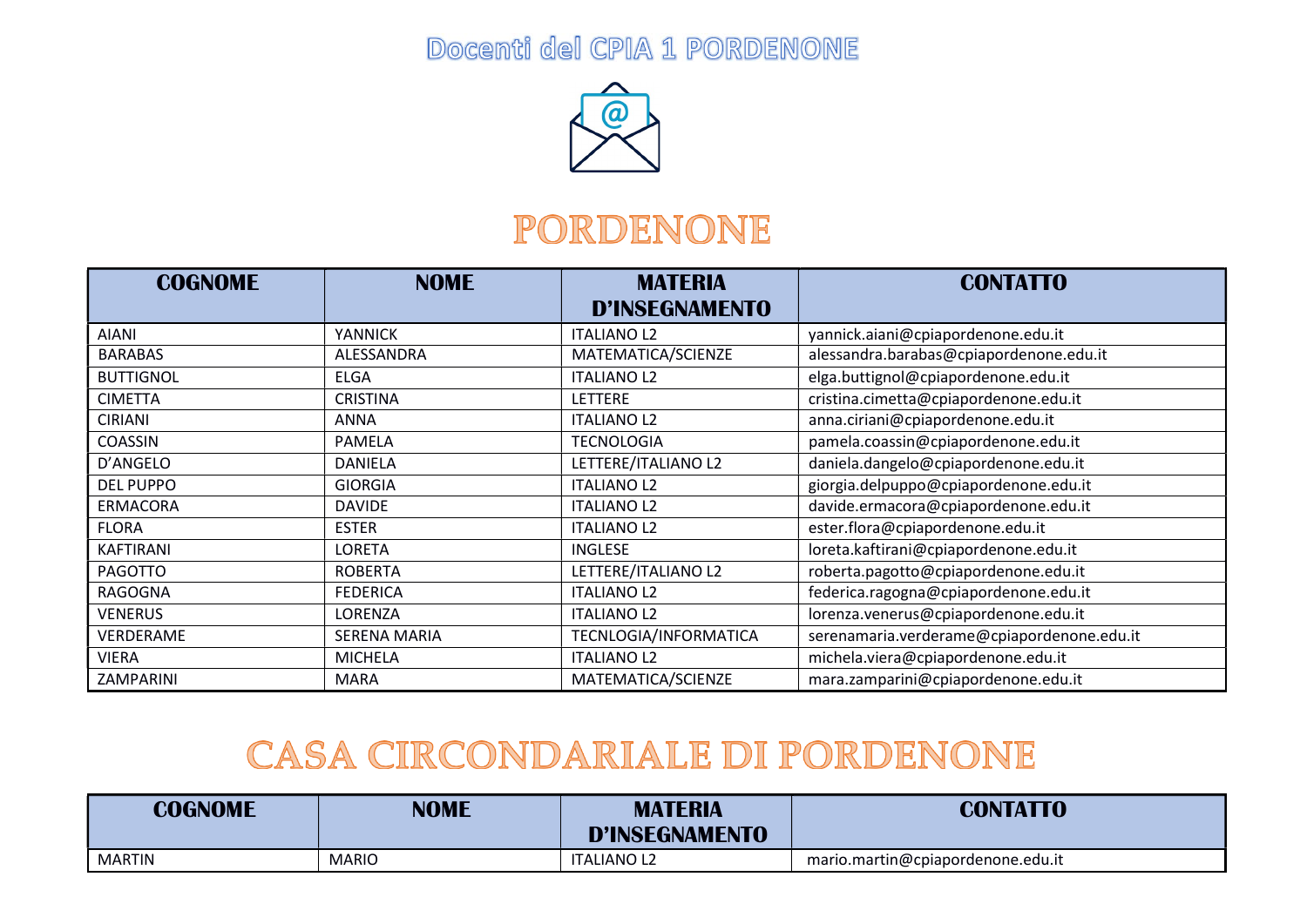## PRATA DI PORDENONE

| <b>COGNOME</b> | <b>NOME</b>   | <b>MATERIA</b><br><b>D'INSEGNAMENTO</b> | <b>CONTATTO</b>                      |
|----------------|---------------|-----------------------------------------|--------------------------------------|
| <b>CHETTI</b>  | <b>MARINA</b> | <b>INGLESE</b>                          | marina.chetti@cpiapordenone.edu.it   |
| <b>CIRIANI</b> | ANNA          | <b>ITALIANO L2</b>                      | anna.ciriani@cpiapordenone.edu.it    |
| DAL CIN        | <b>MARIA</b>  | MATEMATICA/SCIENZE                      | maria.dalcin@cpiapordenone.edu.it    |
| D'ANGELO       | DANIELA       | LETTERE/ITALIANO L2                     | daniela.dangelo@cpiapordenone.edu.it |
| <b>POLI</b>    | <b>LUCIA</b>  | <b>ITALIANO L2</b>                      | lucia.poli@cpiapordenone.edu.it      |
| PORCEDDU       | <b>DAVIDE</b> | LETTERE/ITALIANO L2                     | davide.porceddu@cpiapordenone.edu.it |
| PRAVISANI      | <b>RINA</b>   | <b>ITALIANO L2</b>                      | rina.pravisani@cpiapordenone.edu.it  |
| ZERIO          | <b>CLARA</b>  | TECNOLOGIA/INFORMATICA                  | clara.zerio@cpiapordenone.edu.it     |

### SACILE

| <b>COGNOME</b>  | <b>NOME</b>     | <b>MATERIA</b><br><b>D'INSEGNAMENTO</b> | <b>CONTATTO</b>                       |
|-----------------|-----------------|-----------------------------------------|---------------------------------------|
| <b>BALESTRA</b> | PAOLA           | <b>ITALIANO L2</b>                      | paola.balestra@cpiapordenone.edu.it   |
| <b>DAL CIN</b>  | <b>MARIA</b>    | MATEMATICA/SCIENZE                      | maria.dalcin@cpiapordenone.edu.it     |
| PERISAN         | <b>GRETA</b>    | INGLESE                                 | greta.perisan@cpiapordenone.edu.it    |
| <b>PINTO</b>    | ALESSANDRA      | <b>ITALIANO L2</b>                      | alessandra.pinto@cpiapordenone.edu.it |
| <b>PITTON</b>   | <b>RUDY</b>     | LETTERE/ITALIANO L2                     | rudy.pitton@cpiapordenone.edu.it      |
| RELLINI         | <b>GIULIANA</b> | <b>ITALIANO L2</b>                      | giuliana.rellini@cpiapordenone.edu.it |
| VIT             | VALENTINA       | <b>ITALIANO L2</b>                      | valentina.vit@cpiapordenone.edu.it    |
| ZERIO           | <b>CLARA</b>    | TECNOLOGIA/INFORMATICA                  | clara.zerio@cpiapordenone.edu.it      |